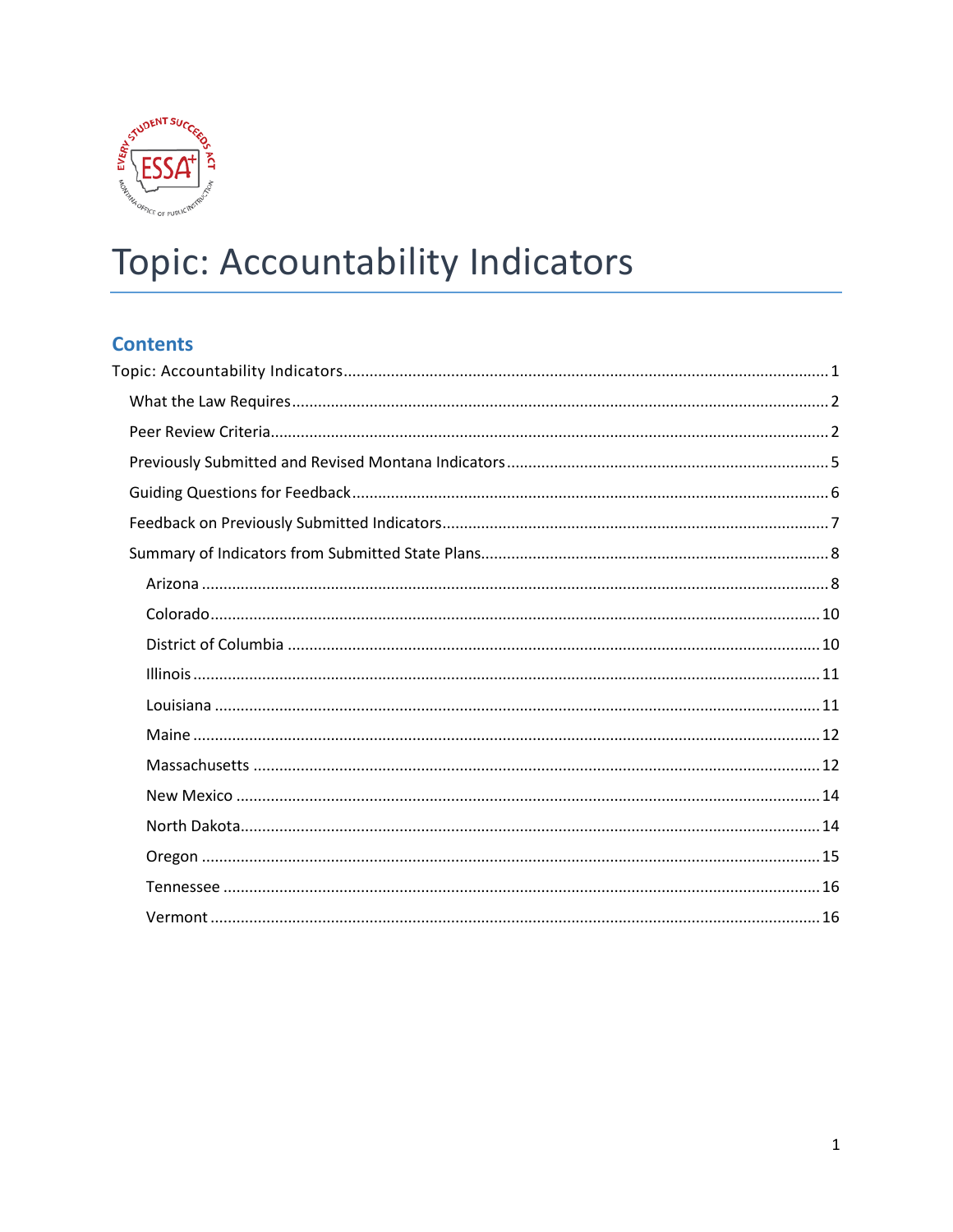# <span id="page-1-0"></span>What the Law Requires

- •Annually measure, for all students and separately for each subgroup of students the following **indicators**:
	- o**Academic achievement,** as measured by proficiency on the annual assessments (must) And at the state's discretion, student growth, as measured by such annual assessments, or another valid and reliable statewide indicator that allows for meaningful differentiation in school performance
	- $\circ$  For public high schools in the State, and based on state-designed long term goals, the **four-year adjusted cohort graduation rate**; and at the State's discretion, the extendedyear adjusted cohort graduation rate
	- o**Progress in achieving English language proficiency**, as defined by the State, for all English learners
	- o**Not less than 1 indicator of school quality or student** that a) allows for meaningful differentiation in school performance, b) is valid, reliable, comparable and statewide with the same indicators used for each grade span, and may include student growth. These may include measures of:
		- **Student engagement**
		- **Educator engagement**
		- **Student access to and completion of advanced coursework**
		- **Postsecondary readiness**
		- **School climate and safety**
		- Any other indicator that meets the criteria

#### <span id="page-1-1"></span>**Peer Review Criteria**

| Indicator                         | Peer Review criteria                                                                                                                                                                                                                                                                                                                                                                                                                                                                                                                                                                                                                                                                                                                                                                                                                                                                                                                                                                                                                                                                                                                                                                                  |  |  |  |  |
|-----------------------------------|-------------------------------------------------------------------------------------------------------------------------------------------------------------------------------------------------------------------------------------------------------------------------------------------------------------------------------------------------------------------------------------------------------------------------------------------------------------------------------------------------------------------------------------------------------------------------------------------------------------------------------------------------------------------------------------------------------------------------------------------------------------------------------------------------------------------------------------------------------------------------------------------------------------------------------------------------------------------------------------------------------------------------------------------------------------------------------------------------------------------------------------------------------------------------------------------------------|--|--|--|--|
| General criteria for all          | • Is the indicator valid and reliable?                                                                                                                                                                                                                                                                                                                                                                                                                                                                                                                                                                                                                                                                                                                                                                                                                                                                                                                                                                                                                                                                                                                                                                |  |  |  |  |
| indicators                        | • Is the indicator based on the SEA's long-term goals?                                                                                                                                                                                                                                                                                                                                                                                                                                                                                                                                                                                                                                                                                                                                                                                                                                                                                                                                                                                                                                                                                                                                                |  |  |  |  |
|                                   | • Can the indicator be disaggregated for each subgroup of students?                                                                                                                                                                                                                                                                                                                                                                                                                                                                                                                                                                                                                                                                                                                                                                                                                                                                                                                                                                                                                                                                                                                                   |  |  |  |  |
| A.4.iv.a: Academic<br>Achievement | • Does the SEA describe the Academic Achievement indicator used in its<br>statewide accountability system, including that the SEA uses the same<br>indicator for all schools in all LEAs across the State?<br>• Does the description include how the SEA calculates the indicator,<br>including: 1) that the calculation is consistent for all schools, in all LEAs,<br>across the State; 2) a description of the weighting of reading/language<br>arts achievement relative to mathematics achievement; 3) if the State<br>uses one, a description of the performance index; 4) if, at the high school<br>level, the indicator includes a measure of student growth, a description of<br>the growth measure (e.g., a growth model); and 5) if the State averages<br>data, a description of how it averages data across years and/or grades<br>(e.g., does the State use a uniform averaging procedure across all<br>schools)?<br>• Is the indicator measured by proficiency on the annual statewide<br>reading/language arts and mathematics assessments?<br>• Does the indicator measure the performance of at least 95 percent of all<br>students and 95 percent of all students in each subgroup? |  |  |  |  |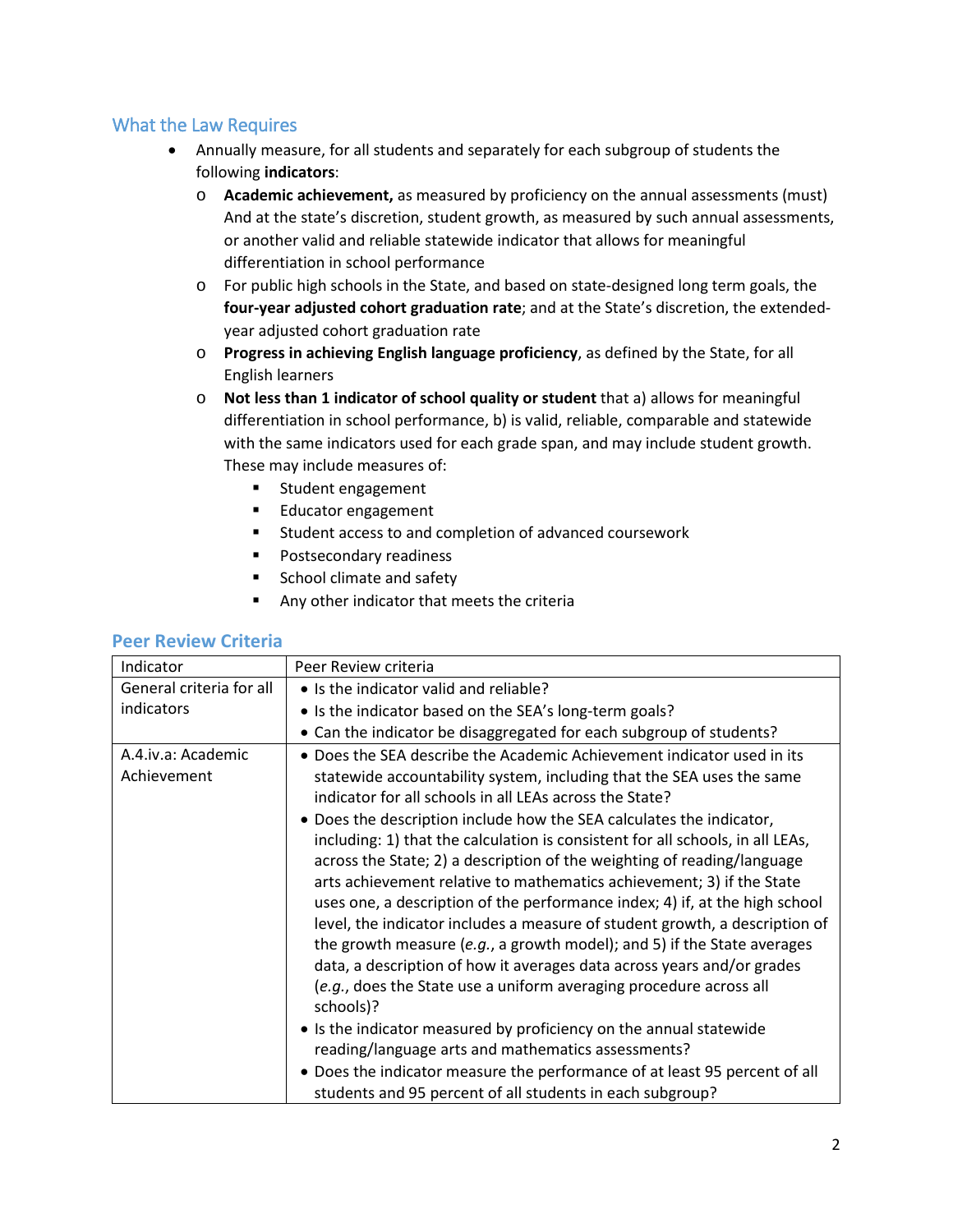| Indicator                                                                                                               | Peer Review criteria                                                                                                                                                                                                                                                                                                                                                                                                                                                                                                                                                                                                                                                                                                                                                                                                                                                                                                                                                                                                                                                                                                                                                                                                                                                                                                                                                                                                                                                                                                                                               |
|-------------------------------------------------------------------------------------------------------------------------|--------------------------------------------------------------------------------------------------------------------------------------------------------------------------------------------------------------------------------------------------------------------------------------------------------------------------------------------------------------------------------------------------------------------------------------------------------------------------------------------------------------------------------------------------------------------------------------------------------------------------------------------------------------------------------------------------------------------------------------------------------------------------------------------------------------------------------------------------------------------------------------------------------------------------------------------------------------------------------------------------------------------------------------------------------------------------------------------------------------------------------------------------------------------------------------------------------------------------------------------------------------------------------------------------------------------------------------------------------------------------------------------------------------------------------------------------------------------------------------------------------------------------------------------------------------------|
|                                                                                                                         |                                                                                                                                                                                                                                                                                                                                                                                                                                                                                                                                                                                                                                                                                                                                                                                                                                                                                                                                                                                                                                                                                                                                                                                                                                                                                                                                                                                                                                                                                                                                                                    |
| A.4.iv.b: Other<br>Academic Indicator<br>for Elementary and<br><b>Secondary Schools</b><br>that are Not High<br>Schools | • Does the SEA describe the Other Academic indicator used in its statewide<br>accountability system for public elementary and secondary schools that<br>are not high schools, including that the SEA uses the same indicator and<br>calculates it in the same way for all elementary and secondary schools<br>that are not high schools, in all LEAs, across the State, except that the<br>indicator may vary by each grade span?<br>• Does the SEA describe, if applicable, how it averages data across years<br>and/or grades (e.g., does the State use a uniform averaging procedure<br>across all schools)?<br>• If the SEA uses a different indicator for each grade span, does it describe<br>each indicator, including the grade span to which it applies?<br>• If the Other Academic indicator is not a measure of student growth, is the<br>indicator another valid and reliable statewide academic indicator?<br>• If the Other Academic indicator is not a measure of student growth, does<br>the indicator allow for meaningful differentiation in school performance?<br>• Can the indicator be disaggregated for each subgroup of students?                                                                                                                                                                                                                                                                                                                                                                                                          |
| A.4.iv.c: Graduation<br>Rate                                                                                            | • Does the SEA describe the Graduation Rate indicator used in its statewide<br>accountability system for public high schools in the State, including that<br>the SEA uses the same indicator across all LEAs in the State?<br>• Does the description include how the SEA calculates the indicator<br>including: 1) that the calculation is consistent for all high schools, in all<br>LEAs, across the State; 2), if applicable, whether the SEA chooses to lag<br>adjusted cohort graduation rate data; and 3) if applicable, how the SEA<br>averages data (e.g., consistent with the provisions in ESEA section<br>8101(23) and (25), which permit averaging graduation rate data over<br>three years for very small schools)?<br>• Is the indicator based on the four-year adjusted cohort graduation rate?<br>• If the State, at its discretion, also includes one or more extended-year<br>adjusted-cohort graduation rates, does the description include how the<br>four-year adjusted cohort graduation rate is combined with that rate or<br>rates within the indicator?<br>• If applicable, does the SEA's description include how the State includes in<br>its four-year adjusted cohort graduation rate and any extended-year<br>adjusted cohort graduation rates students with the most significant<br>cognitive disabilities assessed using an alternate assessment aligned to<br>alternate academic achievement standards under ESEA section<br>1111(b)(2)(D) and awarded a State-defined alternate diploma under ESEA<br>section 8101(23) and (25)? |
| A.4.iv.d: Progress in<br>Achieving English<br>Language Proficiency<br>Indicator                                         | • Does the SEA describe the Progress in Achieving English Language<br>Proficiency indicator used in its statewide accountability system, including<br>that the SEA uses the same indicator across all LEAs in the State?<br>• Is the Progress in Achieving English Language Proficiency indicator aligned<br>with the State-determined timeline described in A.4.iii.c.1?                                                                                                                                                                                                                                                                                                                                                                                                                                                                                                                                                                                                                                                                                                                                                                                                                                                                                                                                                                                                                                                                                                                                                                                          |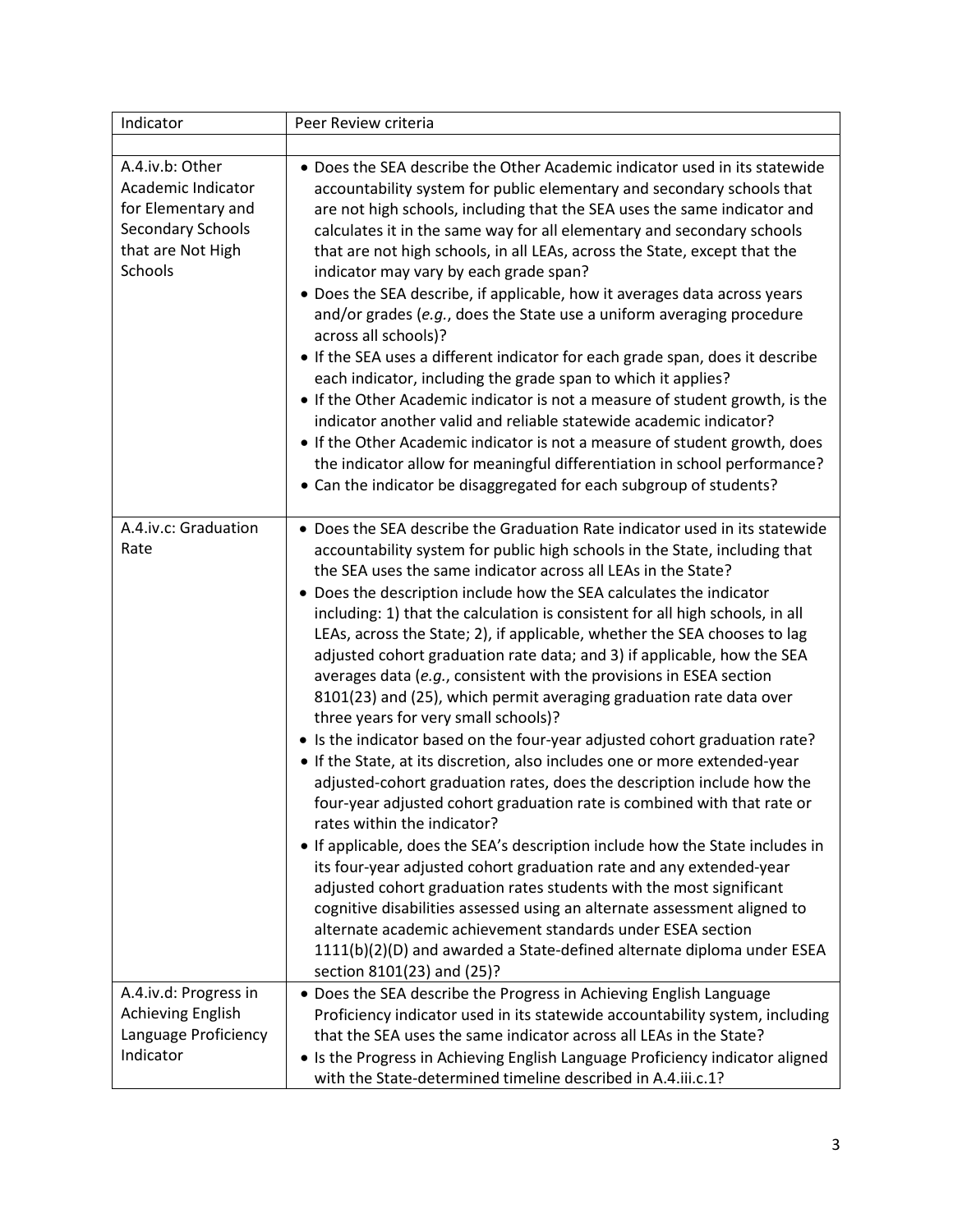| Indicator                                                      | Peer Review criteria                                                                                                                                                                                                                                                                                                                                                                                                                                                                                                                                                                                                                                                                                                                                                                                         |
|----------------------------------------------------------------|--------------------------------------------------------------------------------------------------------------------------------------------------------------------------------------------------------------------------------------------------------------------------------------------------------------------------------------------------------------------------------------------------------------------------------------------------------------------------------------------------------------------------------------------------------------------------------------------------------------------------------------------------------------------------------------------------------------------------------------------------------------------------------------------------------------|
|                                                                | • Does the indicator consistently measure statewide the progress of all<br>English learners in each of grades 3 through 8 and in the grade for which<br>such English learners are otherwise assessed under ESEA section<br>$1111(b)(2)(B)(v)(I)$ during grades 9 through 12?<br>• Does the SEA's description include the State's definition of English<br>language proficiency, based on the State English language proficiency<br>assessment?                                                                                                                                                                                                                                                                                                                                                               |
| A.4.iv.e: School<br>Quality or Student<br>Success Indicator(s) | . Does the SEA describe each School Quality or Student Success indicator<br>used in its statewide accountability system for all public schools in the<br>State?<br>• If the SEA uses a different indicator for each grade span, does it describe<br>each indicator, including the grade span to which it applies?<br>• Does the indicator allow for meaningful differentiation in school<br>performance?<br>• Is the indicator valid, reliable, comparable, used statewide in all schools<br>(for the grade span to which it applies), and calculated in a consistent<br>way?                                                                                                                                                                                                                                |
| A.4.v.b: Weighting of<br>Indicators                            | . Does the SEA describe the weighting of each indicator in its system of<br>annual meaningful differentiation, including how the weighting is<br>adjusted for schools for which an indicator cannot be calculated due to<br>the minimum number of students (e.g., for the Progress in Achieving<br>English Language Proficiency indicator)?<br>. Do the Academic Achievement, Other Academic, Graduation Rate, and<br>Progress in Achieving English Language Proficiency indicators each receive<br>substantial weight individually?<br>. Do the Academic Achievement, Other Academic, Graduation Rate, and<br>Progress in Achieving English Language Proficiency indicators receive, in<br>the aggregate, much greater weight than the School Quality or Student<br>Success indicator(s), in the aggregate? |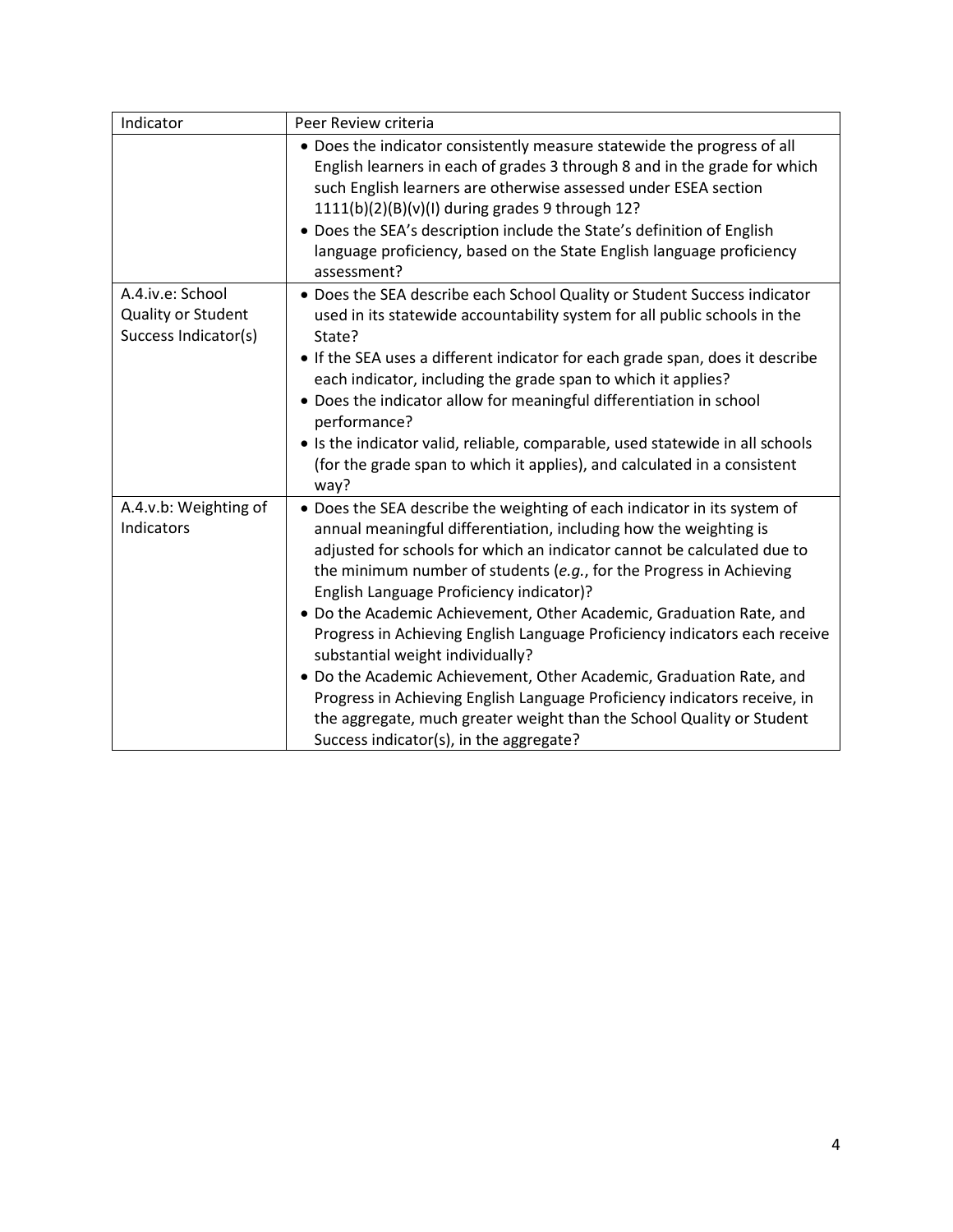The following table<sup>1</sup> shows how states may use a variety of indicators and measures for a variety of purposes. Indicators for federal and state accountability must conform to the requirements of the law.

#### Table 1 Types of Indicators That May Be Included in an Accountability and **Improvement System**

| <b>Federal indicators,</b><br>used for federal and<br>state accountability                                | Measures used for monitoring and identifying schools for intervention as<br>required by ESSA. Data must meet ESSA's requirements for being valid<br>and reliable, and for meaningfully differentiating schools statewide, as<br>well as being disaggregated by student subgroup.          |
|-----------------------------------------------------------------------------------------------------------|-------------------------------------------------------------------------------------------------------------------------------------------------------------------------------------------------------------------------------------------------------------------------------------------|
| <b>State-reported</b><br>indicators, used<br>for state and local<br>information and<br><b>improvement</b> | Measures publicly available in a comparable way across districts and<br>schools to inform ongoing evaluation and continuous improvement<br>processes. May be used to inform state or regional support (but not to<br>identify schools for intervention in the federally required system). |
| <b>State-supported</b><br>indicators, used for<br>local information and<br><b>improvement</b>             | Tools and measures provided by the state that districts or schools may<br>choose to use to evaluate, monitor, and improve school and classroom<br>practices and student learning.                                                                                                         |
| <b>Locally selected</b><br>indicators, used for<br>local information and<br><b>improvement</b>            | Measures schools and districts may develop or select and adopt for their<br>own purposes to guide their monitoring and improvement efforts.                                                                                                                                               |

Source: Adapted from Preparing all students for college, career, life, and leadership in the 21st century: Superintendent's Advisory Task Force on Accountability and Continuous Improvement, 2016, California Department of Education.

 reporting and information systems to pinpoint challenges or demonstrate success or quality in other However, states and districts may develop their own indicators as part of their own state or local ways.

# <span id="page-4-0"></span> **Previously Submitted and Revised Montana Indicators**

 No changes were made to the academic indicators between the previously submitted plan and the current draft. There are proposed changes to the school quality indicators, which reflect stakeholder preferences. Stakeholders felt strongly that "school climate" should constitute the indicator of school through this indicator. However, due to time constraints, suspension and attendance were used as valid and reliable measures for the school quality/student success indicators. With more time, we are working quality or student success. They felt schools should be able to demonstrate positive programming to develop new measures more closely aligned to stakeholder wishes. Possibilities include receiving points for having school climate improvement programs in place, family and community engagement, and college and career readiness for high schools.

| <b>Previously Submitted</b>          | <b>Current Draft</b>                 |
|--------------------------------------|--------------------------------------|
| <b>Required Academic Indicators:</b> | <b>Required Academic Indicators:</b> |
| Assessment Proficiency ~ 20 points   | Assessment Proficiency ~ 20 points   |
| Assessment Improvement ~ 20 points   | Assessment Improvement ~ 20 points   |
| Graduation Rate ~ 20 points          | Graduation Rate $\approx$ 20 points  |
| English Learner Progress ~ 10 points | English Learner Progress ~ 10 points |

<span id="page-4-1"></span> $\overline{\phantom{a}}$  emotional learning in the context of new accountability. Palo Alto, CA: Learning Policy Institute. 1 Source: Melnick, H., Cook-Harvey, C. M., & Darling-Hammond, L. (2017). Encouraging social and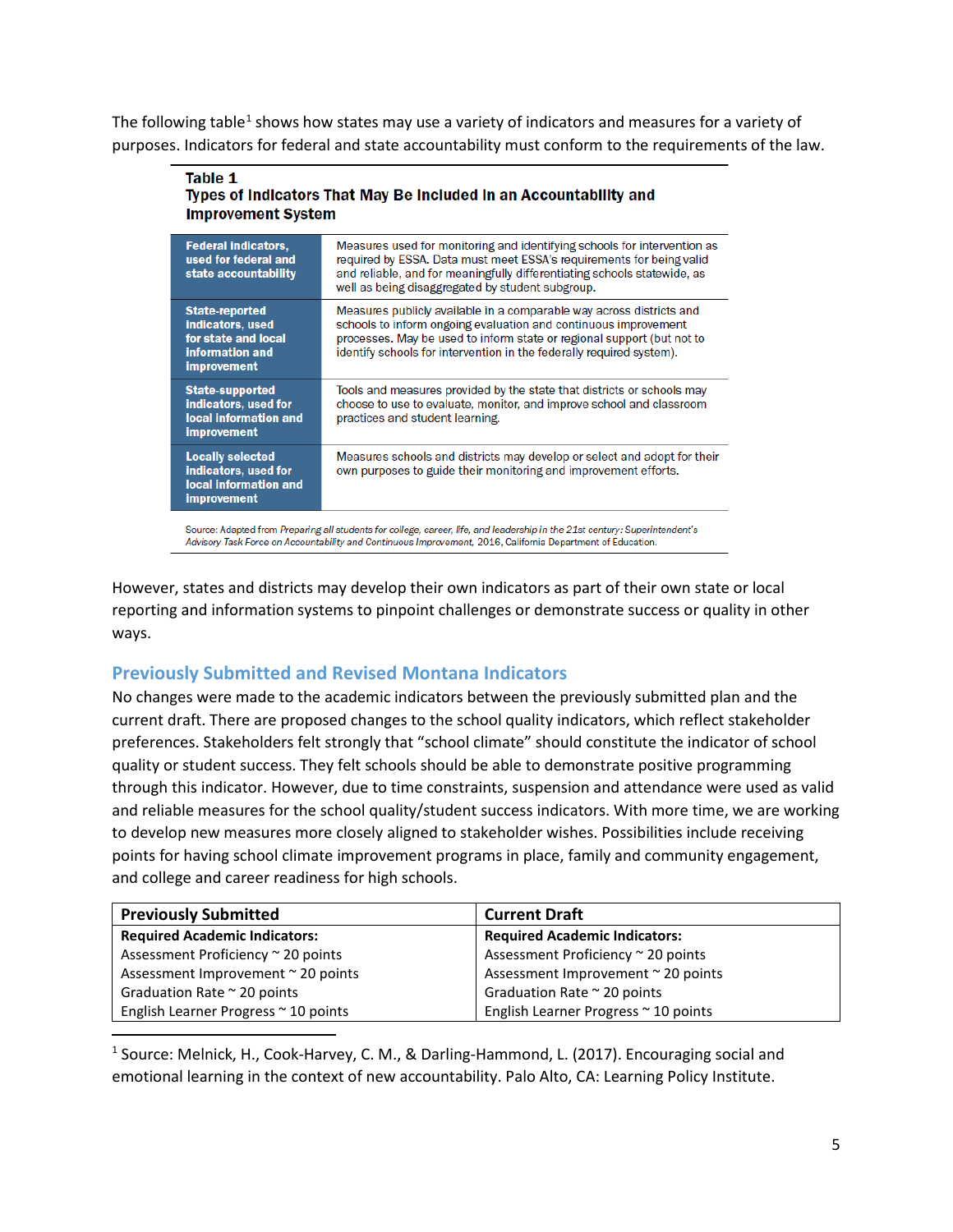| <b>Previously Submitted</b>         | <b>Current Draft</b>                                |
|-------------------------------------|-----------------------------------------------------|
| <b>Selected School</b>              | <b>Selected School</b>                              |
| <b>Quality Indicators:</b>          | <b>Quality Indicators:</b>                          |
| Average Daily Attendance ~15 points | Average Daily Attendance ~7.5 points                |
| Suspension Rates ~15 points         | Suspension Rates ~7.5 points                        |
|                                     | <b>Selected School</b>                              |
|                                     | <b>Climate indicators:</b>                          |
|                                     | CSIP questions ~10 points (Does your school have a  |
|                                     | PBIS program? Do you regularly hold family nights?) |
|                                     | <b>College and Career Readiness:</b>                |
|                                     | $\approx$ 5 points                                  |
|                                     |                                                     |

# <span id="page-5-0"></span> **Guiding Questions for Feedback**

- •Do the proposed indicators and weighting of indicators meet the requirements of the law?
- •Do the proposed indicators and weighting of indicators reflect evidence of what matters most for college, career and community readiness?
- •Do the proposed indicators and weighting reflect what's most important to Montanans?
- •Can the proposed indicators for school quality or student success be measured validly and reliably?
- •What additional indicators or measures should we consider?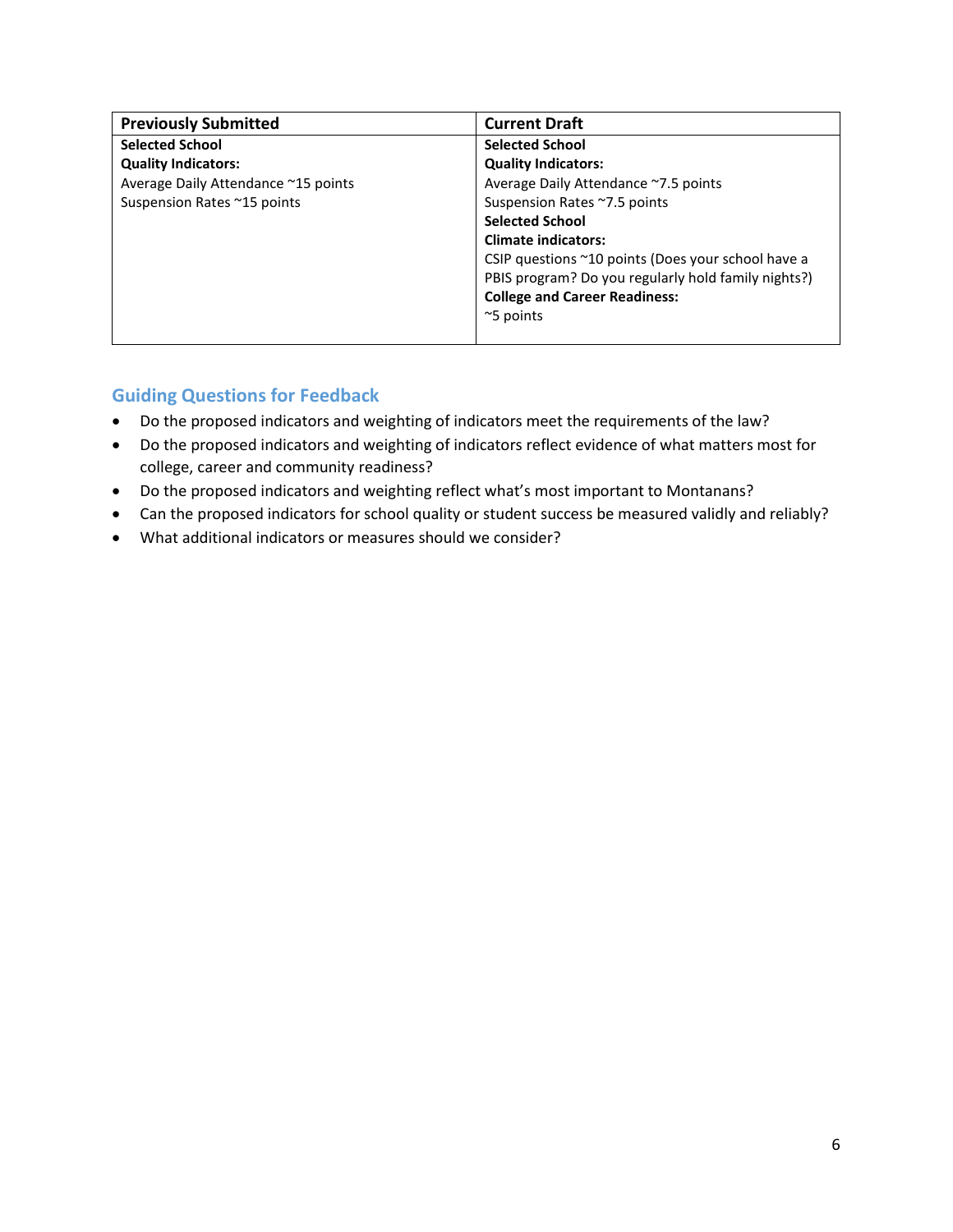# <span id="page-6-0"></span>**Feedback on Previously Submitted Indicators**

#### *Education Northwest and the Center for Assessment*

In refining the overall plan, we suggest considering the following processes and specific recommendations:

- Establish a clear statement of the state's policy priorities and values
	- $\circ$  For example: Montana prioritizes graduation from high school, promoting college/career readiness, equity, and developing non-academic skills in students.
	- $\circ$  In order to align with stated priorities and goals, long term goals should include a plan for establishing goals for college/career readiness and developing non-academic skills in addition to the stated goals for performance (General and ELL), growth, and graduation.
- interest in a few states for ESSA planning. We present a few ideas to consider: For the School Quality/Student Success indicator, School climate has emerged as an indicator of
	- based on the need to have an explicit theory of change or action at the school level to  $\circ$  The consideration of how school improvement plans are being implemented or are viable is critical to the successful use of climate data. While climate data may be a measure of interest, it may be premature to use it as a high-stakes measure. This is effectively use these data to drive change, which is reliant on the supports, resources, and conditions on the ground level (e.g., quality of the school's leadership team or school culture to collect, interpret, and act upon data).
	- systematic fashion can be made explicit through school improvement plans that are focused so they are not arduous, but encourage schools to think through the links  $\circ$  The acts of collecting, interpreting, and acting upon data (e.g., climate data) in a between the data, behavioral changes, and eventual outcomes.
	- quantifying this with rubrics should be tested to ensure the process can be done unreasonable amount of resources (e.g., staff and time).  $\circ$  The consideration of school improvement plan viability is naturally tied to this, but systematically, can be replicated, and is defensible without the need for an
- that is supported by the measurement, consistent with the design principles and aligned with the overall goals of the system (e.g. weights, decision rules for combination, reporting). **The state should provide additional details of how the measures are being combined in a way** 
	- $\circ$  The plan outlines the measures under consideration but is silent on the process that will be followed to determine the specifics.
- deepening the measure of student learning or by expanding the concept of school quality (e.g., through the use of improvement strategies or measures of student success). Clearly articulate how Montana wishes to conceptualize school quality. For example, by
- Career ready indicators: We think promising alternatives that many states are exploring include:
	- o Assessments of college/ career readiness
	- $\circ$  Course credit accumulation
	- $\circ$  Completion of pathway especially with and/or industry or 3<sup>rd</sup> party certification
	- o Co-curricular learning experiences
	- o Post- secondary accomplishments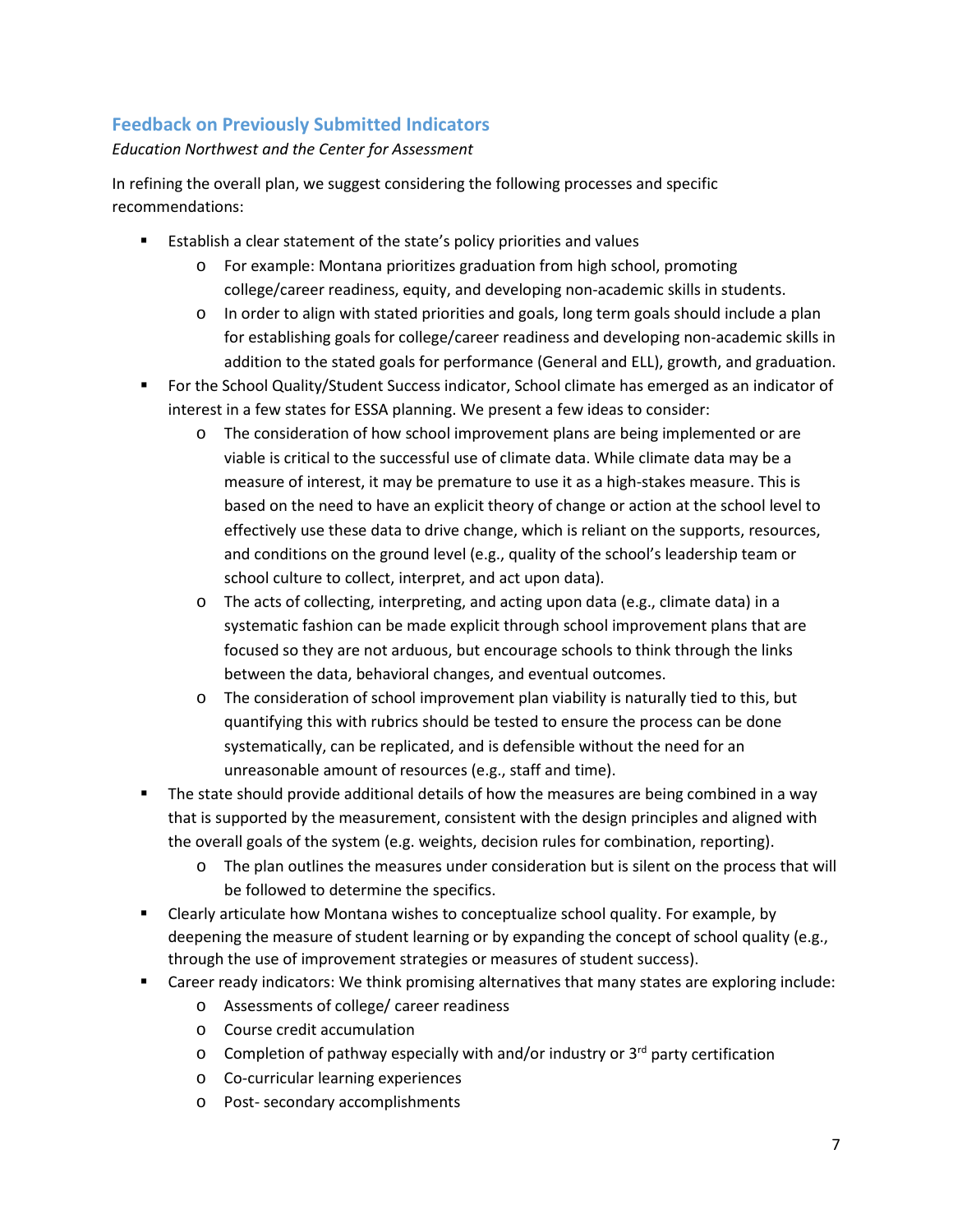- We offer the following general advice with regard to **weighting**:
- **Consider the intuitiveness of the system. The accountability system should be explainable,**  balance the ability of system to adequately and validly (based on your intended outcomes of the transparent, and the aggregation methods should align with the measures. There is a need to system) differentiate schools and incentivize behaviors based on a clear understanding of the indicators and reporting.
- **Typically, this would be a judgment based process but it should be evaluated with impact data.**
- We recommend the following process to help define expectations:
	- o Define what an "ideal" school looks like.
	- sample of schools that have some but not all of the highly valued characteristics, and a  $\circ$  Identify a sample of schools that should in theory be high on the "ideal" continuum, a sample of schools that are struggling.
	- o Calculate scores for each of the schools
	- o Explore different weighting models
	- $\circ$  Select the weighting model that
		- **Corresponds to scores most aligned with the stated goals.**
		- Adheres to the law
		- **Emphasizes the indicators that are most important to the state**
		- Is not biased against certain school profiles.
			- For example, one would want to see if schools that serve high percentages of students in poverty have access to favorable outcomes.<br>If not, that may signal the model is not well specified. Note: we don't If not, that may signal the model is not well specified. Note: we don't suggest the distribution of performance is equivalent for high/low outcomes. poverty schools, only that there should be some proof of concept that schools with various demographic profiles have access to favorable

# <span id="page-7-0"></span> **Summary of Indicators from Submitted State Plans**

| <b>K-8 Indicators</b> | <b>Description</b>                                                                    | Weights |
|-----------------------|---------------------------------------------------------------------------------------|---------|
| Academic              | Proficiency statewide assessment. Current considerations for all grades               | 30%     |
| achievement           | include AzMERIT and Achievement MSAA ELA and Math Proficiency                         |         |
|                       | calculation, as well as AIMS and AIMS A Science.                                      |         |
| Academic progress     | Growth statewide assessment: Student Growth Percentile (SGP) (25%):                   | 50%     |
|                       | Students are classified as low (1-33), average (34-66) or high (67-99)                |         |
|                       | SGP. Based on their performance level the prior year (MP,                             |         |
|                       | PP, P, HP) and their growth level in the current year students are<br>awarded points. |         |
|                       | Student Growth to Target (SGT) (25%). Students are assigned a target                  |         |
|                       | needed to get to proficiency within 3 years or eleventh grade, whichever              |         |
|                       | comes first. Students get points if they hit their annual target, with lower          |         |
|                       | performing students hitting their target getting the most points.                     |         |

#### <span id="page-7-1"></span>Arizona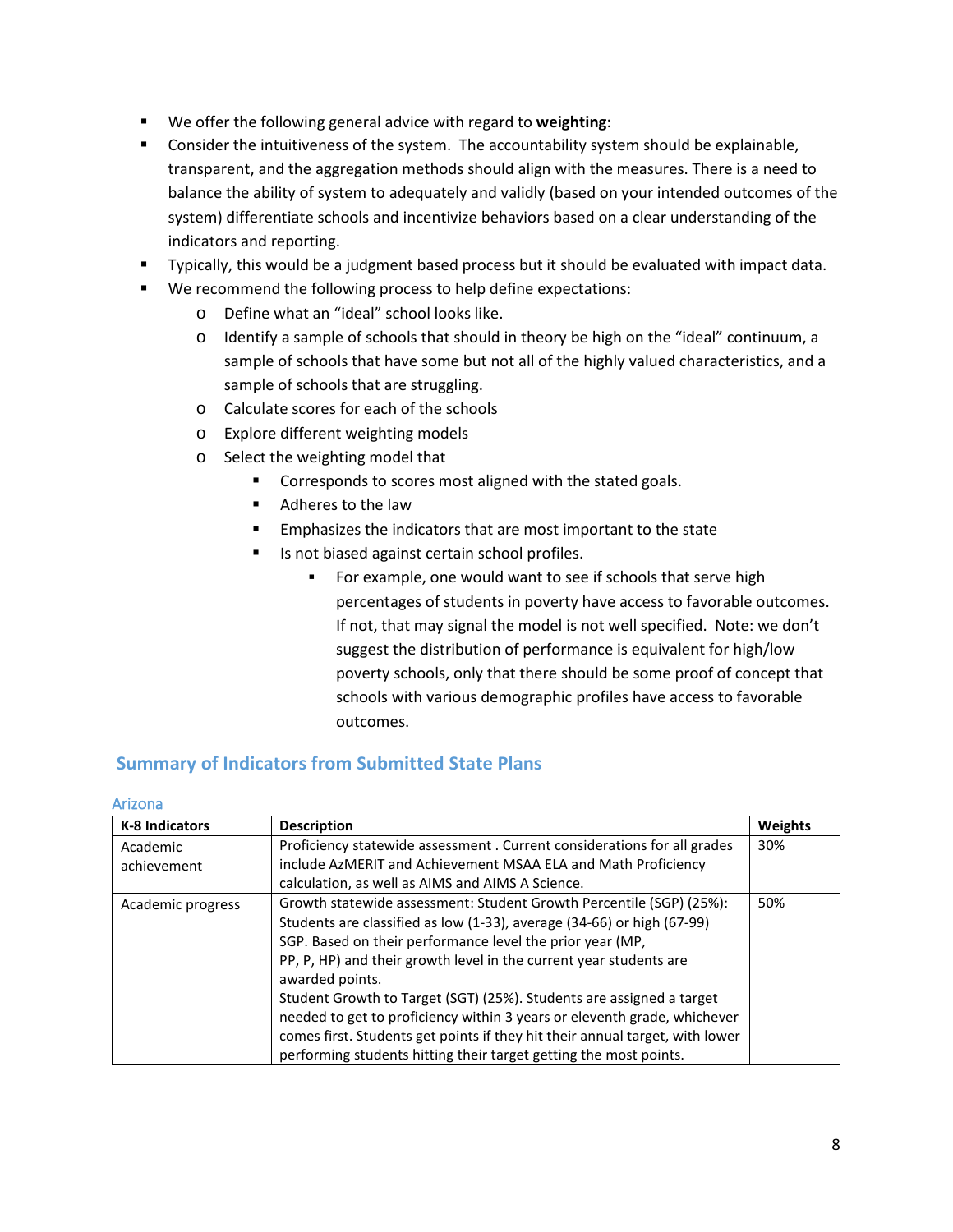| <b>K-8 Indicators</b> | <b>Description</b>                                                                                                                    | Weights |
|-----------------------|---------------------------------------------------------------------------------------------------------------------------------------|---------|
| Progress in achieving | ELL Growth (5%): schools get points based on their school's growth                                                                    | 10%     |
| <b>ELP</b>            | (change in performance calculations levels) compared to the state's                                                                   |         |
|                       | average change in performance levels the prior year.                                                                                  |         |
|                       | ELL Proficiency: schools get points based on their percentage of students                                                             |         |
|                       | proficient compared to the states average ELL proficiency.                                                                            |         |
|                       |                                                                                                                                       |         |
|                       | The following students count: current ELL status, including recent                                                                    |         |
|                       | arrivals, with AZELLA scores; with two AZELLA scores to measure growth.                                                               |         |
|                       |                                                                                                                                       |         |
|                       | Schools with fewer than 20 FAY, ELLs do not get these points. Their point                                                             |         |
|                       | total is calculated with a maximum of 90 points, not 100.                                                                             |         |
| School                | Acceleration/Readiness measures School Quality and Success indicators                                                                 | 10%     |
| quality/student       | for K-8 schools:                                                                                                                      |         |
| success               | Success Acceleration Menu items (10% -- up to 10 points from the                                                                      |         |
|                       | following)                                                                                                                            |         |
|                       | This is a menu, not all schools can earn all types of points depending on                                                             |         |
|                       | their grade configuration and offerings.                                                                                              |         |
|                       | There are multiple ways to get to 10 points.                                                                                          |         |
|                       |                                                                                                                                       |         |
|                       | End Of Course (EOC) math testing                                                                                                      |         |
|                       | • A school can earn up to 5 points.                                                                                                   |         |
|                       | • Increasing the percentage of 5-8 grade students accelerating in EOC                                                                 |         |
|                       | math                                                                                                                                  |         |
|                       | • A school's current year proficiency percentage is greater than the                                                                  |         |
|                       | school's prior year proficiency percentage= 5 points                                                                                  |         |
|                       | • A school's current year and prior year proficiency percentage equals                                                                |         |
|                       | $100 = 5$ points                                                                                                                      |         |
|                       | • A school's current year proficiency percentage is less than the                                                                     |         |
|                       | school's prior year proficiency percentage= 0 points                                                                                  |         |
|                       | Decreasing 3 grade minimally proficient                                                                                               |         |
|                       | • A school can earn up to 5 points.                                                                                                   |         |
|                       | • A school's current year minimally proficient percentage is less than                                                                |         |
|                       | the school's prior year minimally proficient percentage=5 points                                                                      |         |
|                       | • A school's current year and prior year minimally proficient                                                                         |         |
|                       | percentage equals $0 = 5$ points                                                                                                      |         |
|                       | • A school's current year minimally proficient percentage is                                                                          |         |
|                       | • greater than the school's prior year minimally proficient                                                                           |         |
|                       | • percentage= 0 points                                                                                                                |         |
|                       |                                                                                                                                       |         |
|                       | Subgroup improvement                                                                                                                  |         |
|                       | • Two points per group with a maximum of 6 points.                                                                                    |         |
|                       | • School's current year weighted, stable proficiency compared to the                                                                  |         |
|                       | prior year weighted, stable state average for the subgroup.                                                                           |         |
|                       | • Groups required for Federal Accountability: White, African-Am,<br>Hispanic, Asian, Nat Am, Pacific Islander, Two or More Races, ELL |         |
|                       | (current and FEP 1-4), SpEd, FRL and Gender                                                                                           |         |
|                       |                                                                                                                                       |         |
|                       | Special education inclusion in general classroom                                                                                      |         |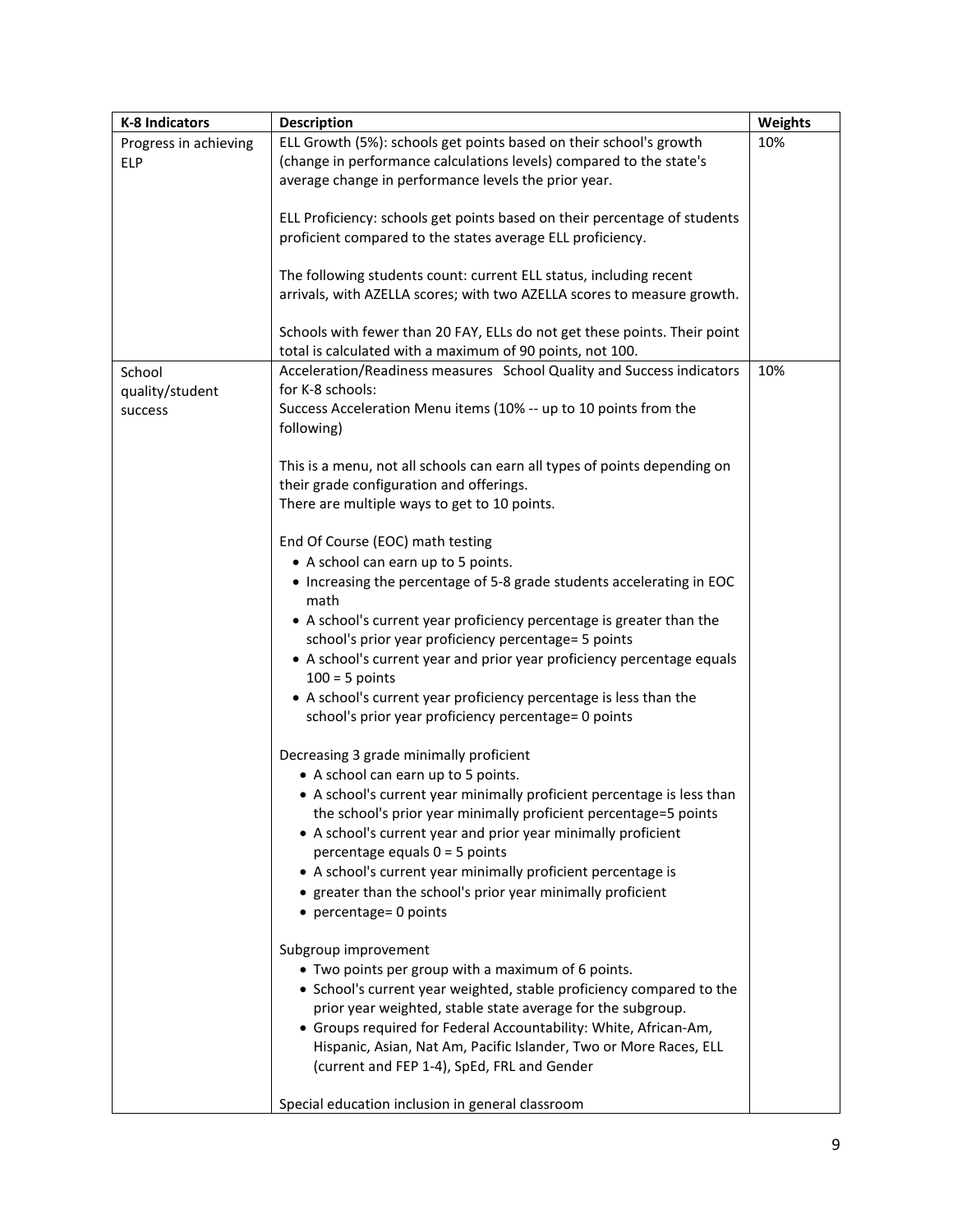| <b>K-8 Indicators</b> | <b>Description</b>                                                                                                                                 | <b>Weights</b> |
|-----------------------|----------------------------------------------------------------------------------------------------------------------------------------------------|----------------|
|                       | • A school can earn up to 2 points.                                                                                                                |                |
|                       | • Schools with 7% or more of their population in special education<br>are eligible.                                                                |                |
|                       | • Students spending 80%+ of their day in the general education<br>classroom receive points depending on their classification.                      |                |
|                       | • Depending on the average points per special education student<br>enrolled, schools receive points.                                               |                |
|                       | Chronic absenteeism: students absent for 10% or more of the year (18+<br>days)                                                                     |                |
|                       | • A school's current year chronic absenteeism percentage is less<br>than the school's prior year chronic absenteeism percentage=5<br>points        |                |
|                       | • A school's current year and prior year chronic absenteeism<br>percentage equals $0 = 5$ points                                                   |                |
|                       | • A school's current year chronic absenteeism percentage is greater<br>than the school's prior year chronic absenteeism percentage $= 0$<br>points |                |

#### <span id="page-9-0"></span>Colorado

| <b>Indicators</b>      | <b>Description</b>                                                                             | Weights |
|------------------------|------------------------------------------------------------------------------------------------|---------|
| Academic               | Mean Scale Score-The mean scale score for each state-required content                          | ES: 35% |
| achievement            | assessment in 3rd through 11 <sup>th</sup> grades in ELA, math, and science.                   | HS: 30% |
| Academic progress      | Median student growth percentile Will use a quantile regression model                          | ES: 60% |
|                        | using the median student growth percentile for statewide assessments                           | HS: 40% |
|                        | administered in the 4 <sup>th</sup> through 9 <sup>th</sup> grades.                            |         |
| <b>Graduation rate</b> | Four, five, six, or seven year graduation rate                                                 |         |
| Progress in achieving  | Uses same model as growth in student achievement. Median student                               |         |
| <b>ELP</b>             | growth percentile.                                                                             |         |
| School Quality or      | Reduction in chronic absenteeism for elementary/middle schools                                 | ES: 5%  |
| student success        | Reporting the number of chronically absent students by school (absent                          |         |
|                        | 10% or more of the days enrolled)                                                              |         |
|                        | Dropout rates for HS Defined as annual rate, reflecting the percentage                         | $6.7*$  |
|                        | of all students enrolled in 7 <sup>th</sup> through 12 <sup>th</sup> grades who leave during a |         |
|                        | single year without subsequently attending another school or                                   |         |
|                        | educational program.                                                                           |         |

# <span id="page-9-1"></span>District of Columbia

| <b>Indicator</b>     | <b>Description</b>                                                                  | Weight     |
|----------------------|-------------------------------------------------------------------------------------|------------|
| Academic achievement | • % performing at 4 or above on PARCC (K-12)                                        | $K-8:30%$  |
|                      | • % performing at 3 or above on PARCC (K-12)                                        | $9-12:50%$ |
|                      | • % of students meeting or exceeded "college ready" benchmark on<br>SAT/ACT (9-12)  |            |
|                      | • % of students meeting or exceeding a ACT/SAT threshold determined by<br>the state |            |
|                      | • % of students taking at least one AP/IB exam                                      |            |
|                      | • % of students scoring 3+ on at least one AP and/or 4+ on at least one IB<br>exam  |            |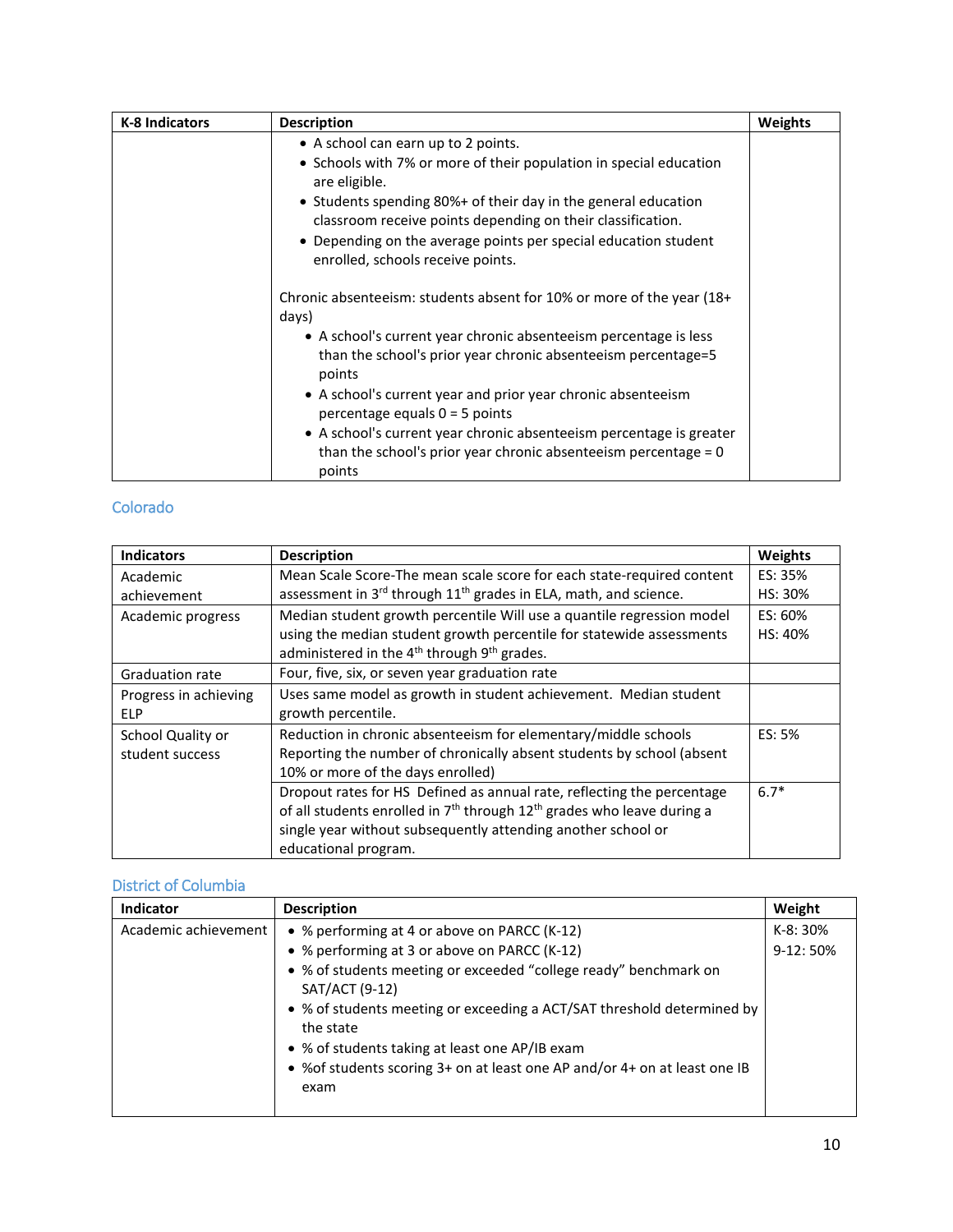| Indicator              | <b>Description</b>                                                                                                                                                                                                                                                                                                                                           | Weight     |
|------------------------|--------------------------------------------------------------------------------------------------------------------------------------------------------------------------------------------------------------------------------------------------------------------------------------------------------------------------------------------------------------|------------|
| Academic progress      | • Norm reference/relative growth measure, student growth percentile<br>that measures how a student performed in this year's assessment when<br>compared to other DC students who had similar achievement on<br>previous year's exam.<br>• Criterion reference growth measure, will consider including an criterion<br>referenced or absolute growth measure. | $K-8:40%$  |
| <b>Graduation rate</b> | • 4 year ACGR                                                                                                                                                                                                                                                                                                                                                | $9-12:20%$ |
|                        | • Alternate metric looking at the number of total graduates in a given<br>year divided by the number of student in the 4-year ACGR                                                                                                                                                                                                                           |            |
| Progress in achieving  | · WIDA ACCESS growth                                                                                                                                                                                                                                                                                                                                         | K-8: 5%    |
| <b>ELP</b>             |                                                                                                                                                                                                                                                                                                                                                              | $9-12:5%$  |
| School environment     | • Chronic absenteeism-school receives points based either 90%+                                                                                                                                                                                                                                                                                               | K-8: 25%   |
|                        | attendance or student attendance growth percentile for the median<br>students at a school (whichever is better)                                                                                                                                                                                                                                              | $9-12:25%$ |
|                        | • In seat attendance--Daily average percentage of enrolled students who<br>are present                                                                                                                                                                                                                                                                       |            |
|                        | • Re-enrollment-- % of students who are able to re-enroll in same school<br>and do                                                                                                                                                                                                                                                                           |            |
|                        | • CLASS-observational tool looking at the quality o classroom<br>interactions                                                                                                                                                                                                                                                                                |            |
|                        | • Access and opportunity--- measure currently being piloted.                                                                                                                                                                                                                                                                                                 |            |

## <span id="page-10-0"></span>Illinois

| Indicator                         | Elementary subjects & weights                                  | High school subjects & weights                                     |
|-----------------------------------|----------------------------------------------------------------|--------------------------------------------------------------------|
| Core Academic<br>Indicators = 75% | ELA Proficiency -10% (7.5% beginning<br>in2019-20)             | ELA Proficiency -10% (7.5% beginning in<br>2019-20)                |
|                                   | Math Proficiency - 10% (7.5% beginning<br>in 2019-20)          | Math Proficiency 10% (7.5% beginning in<br>2019-20)                |
|                                   | Science Proficiency - 0% (5% beginning<br>in2019-20)           | Science Proficiency - 0% {5% beginning<br>in 2019-20)              |
|                                   | ELA and Math Growth -50% (simple linear<br>regression)         | Graduation/ELA and Math Growth - 50%<br>(simple linear regression) |
|                                   | English Learner Proficiency 5% (growth to<br>target treatment) | English Learner Proficiency 5% (growth<br>to target treatment)     |
|                                   | Chronic Absenteeism - 10%                                      | Chronic Absenteeism - 7.5%                                         |
| <b>School Quality</b>             | Climate Surveys- 5%                                            | Climate Surveys- 5%                                                |
| Indicators = $25%$                | Fine Arts Indicator-0%                                         | Fine Arts Indicator-0%                                             |
|                                   | [Elementary/Middle Grade Indicator]- 5%                        | 9th Grade On-Track- 6.25%                                          |
|                                   | [P-2 Indicator] - 5%                                           | College and Career Readiness - 6.25%                               |

# <span id="page-10-1"></span>Louisiana

| <b>Indicator</b> | <b>Description</b>                          | <b>Weight (beginning</b><br>2019-2020) |
|------------------|---------------------------------------------|----------------------------------------|
| Academic         | • Elementary/Middle school assessment index | ES: 70%                                |
| achievement      | • HS end-of-course index                    | MS: 65%                                |
|                  | • ACT/WorkKeys index                        | HS:25%                                 |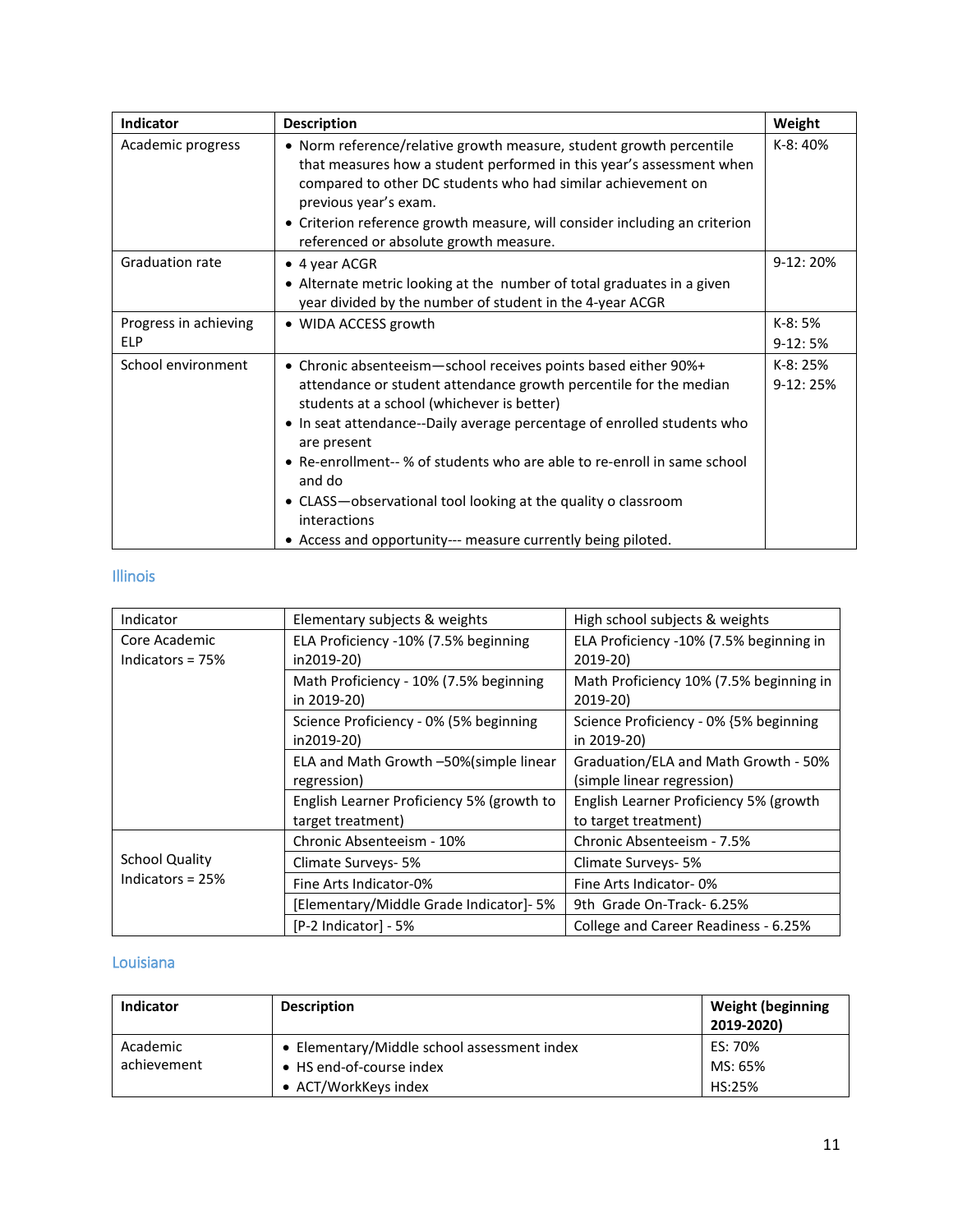| <b>Indicator</b>                     | <b>Description</b>                                                                                                                                                                                                                                                                                                                                                                                                                                                                                                              | <b>Weight (beginning</b><br>2019-2020)                                                         |
|--------------------------------------|---------------------------------------------------------------------------------------------------------------------------------------------------------------------------------------------------------------------------------------------------------------------------------------------------------------------------------------------------------------------------------------------------------------------------------------------------------------------------------------------------------------------------------|------------------------------------------------------------------------------------------------|
|                                      |                                                                                                                                                                                                                                                                                                                                                                                                                                                                                                                                 | HS: ACT/WorkKeys:<br>5%                                                                        |
| Academic progress                    | • Growth index on ELA and math grade 3-10 state assessments                                                                                                                                                                                                                                                                                                                                                                                                                                                                     | ES: 25%<br>MS: 25%                                                                             |
| Graduation rate                      | • 4-year ACGR                                                                                                                                                                                                                                                                                                                                                                                                                                                                                                                   | HS: 20%                                                                                        |
| Progress in achieving<br><b>ELP</b>  | • Annual progress toward attaining ELP                                                                                                                                                                                                                                                                                                                                                                                                                                                                                          | *is included in<br>academic<br>achievement index                                               |
| School Quality or<br>student success | • All levels-Interests and opportunities (I/O) will measure<br>whether schools are providing studies with access to a well-<br>rounded education and the extent schools are providing<br>students the opportunity to take courses needed to<br>successfully transition to postsecondary studies<br>• Middle schools—Dropout credit accumulation index through<br>$8th$ grade<br>High schools-strength of diploma---points awarded based on<br>$\bullet$<br>attainment of a diploma and post-secondary credit or<br>credentials. | All levels I/O=5%<br>MS: Dropout credit<br>accumulation: 5%<br>HS: strength of<br>diploma: 25% |

#### <span id="page-11-0"></span>Maine

| <b>Indicator</b>                     | <b>Description</b>                                                                   | Weight     |
|--------------------------------------|--------------------------------------------------------------------------------------|------------|
| Academic                             | • Proficiency rate as measured on annual statewide assessments                       | ES/MS: 42% |
| achievement                          | in ELA and Math, will be SAT for grade 11                                            | HS: 40%    |
| Academic progress                    | • Progress as measured on annual statewide assessments in ELA<br>and math grades 4-8 | ES/MS: 38% |
| <b>Graduation rate</b>               | • ACGR, for 4,5, and 6 year rates                                                    | HS: 40%    |
| Progress in achieving<br><b>ELP</b>  | • English learner progress                                                           | 10%        |
| School Quality or<br>student success | • K-12: consistent attendance, or the % of students who have<br>"regular" attendance | 10%        |

## <span id="page-11-1"></span>Massachusetts

| Indicator              | <b>Description</b>                                                                                               | Weight         |
|------------------------|------------------------------------------------------------------------------------------------------------------|----------------|
| Academic achievement   | • Grades 3-8 ELA and Math average scale score                                                                    | ES: 60%        |
|                        | • Grades 5 and 8 Science average scale score equated to the Next                                                 | ES w/o EL: 70% |
|                        | Generation ELA and Math MCAS scale                                                                               | HS: 50%        |
|                        | • Grade 10 ELA, math, and science: average scale score equated<br>to the Next Generation ELA and Math MCAS scale |                |
| Academic progress      | • Mean student growth percentile                                                                                 | ES: 25%        |
|                        | • Measure of growth to standard (to be incorporated in the                                                       | $HS: 20\%$     |
|                        | future)                                                                                                          | HS w/o EL: 25% |
| <b>Graduation rate</b> | • 4-year ACGR                                                                                                    | HS: 17.5%      |
|                        | • 5-year ACGR plus percentage of students still enrolled in HS                                                   |                |
|                        | • Annual dropout rate                                                                                            |                |
| Progress in achieving  | • Student attainment of ELP                                                                                      | ES: 10%        |
| <b>ELP</b>             | • Progress made by students toward ELP as measured by WIDA                                                       | HS: 5%         |
|                        | <b>ACESS</b>                                                                                                     |                |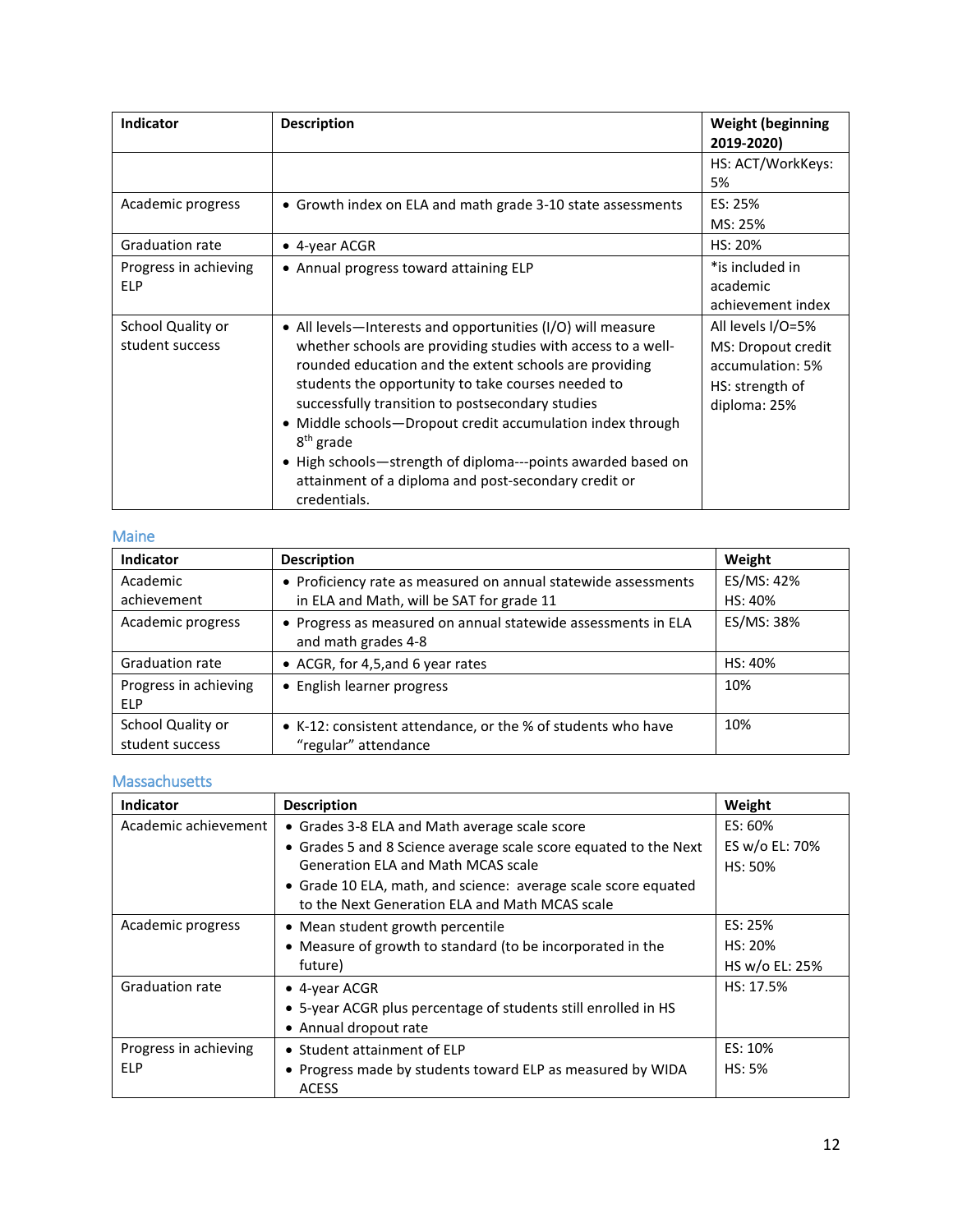| <b>Indicator</b>  | <b>Description</b>                                          | Weight   |
|-------------------|-------------------------------------------------------------|----------|
| School Quality or | • Chronic absenteeism (all grades)—missing more than 10% of | ES: 5%   |
| student success   | school days                                                 | HS: 7.5% |
|                   | • Success in grade 9 courses                                |          |
|                   | • Successful completion of broad and challenging coursework |          |
|                   | (HS)--% of students who successfully complete AP/IB/honors  |          |
|                   | classes.                                                    |          |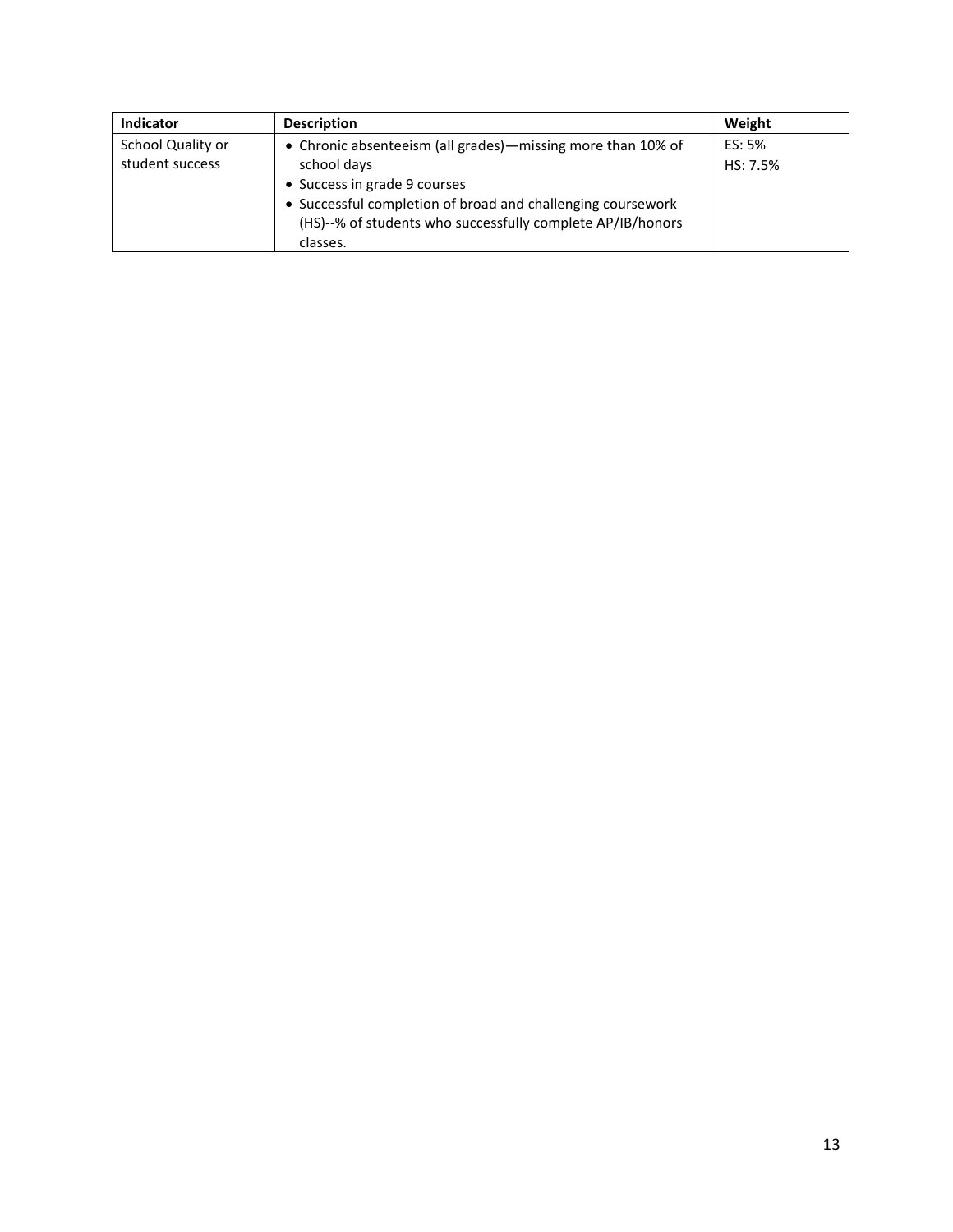## <span id="page-13-0"></span>New Mexico

| Indicator                            | <b>Description</b>                                                                                                                                                                                                                                                                                                                                         | Weight                                                                                                                                                                                                                                                                                                                                                                                                 |
|--------------------------------------|------------------------------------------------------------------------------------------------------------------------------------------------------------------------------------------------------------------------------------------------------------------------------------------------------------------------------------------------------------|--------------------------------------------------------------------------------------------------------------------------------------------------------------------------------------------------------------------------------------------------------------------------------------------------------------------------------------------------------------------------------------------------------|
| Academic achievement                 | • Student proficiency on ELA and Math<br>• Student STEM readiness--drawing primarily upon<br>student performance on statewide science<br>assessments, but also considering overall student<br>engagement in STEM fields. The state will<br>continue to engage educators, as well as<br>business and industry, in the development of this<br>new indicator. | K-8: 33%<br>9-12:25%                                                                                                                                                                                                                                                                                                                                                                                   |
| Academic progress                    | • Student growth                                                                                                                                                                                                                                                                                                                                           | $K-8$ :<br>5% for growth of students in<br>quartile 4 (highest performing)<br>12% for growth of students in<br>quartiles 2 & 3<br>25% for growth of students in<br>quartile 1 (lowest performing)<br>$9-12:$<br>5% for growth of students in<br>quartile 4 (highest performing)<br>10% for growth of students in<br>quartiles 2 & 3<br>15% for growth of students in<br>quartile 1 (lowest performing) |
| Graduation rate                      | • 4, 5, and 6 year ACGR                                                                                                                                                                                                                                                                                                                                    | HS: 6% for 4-year rate, 2% for 5-<br>year rate1% for 6-year rate                                                                                                                                                                                                                                                                                                                                       |
| Progress in achieving<br><b>ELP</b>  | • Growth toward proficiency                                                                                                                                                                                                                                                                                                                                | K-8: 10%<br>$9-12:5%$                                                                                                                                                                                                                                                                                                                                                                                  |
| School Quality or<br>student success | • College and career readiness (still being<br>developed)<br>• Opportunity to learn -developing a survey to<br>account for school safety, climate, culture, and<br>responsiveness to community needs, including a<br>version for PreK-3.                                                                                                                   | 9-12 CCR: 12%<br>Opp to learn: 10%                                                                                                                                                                                                                                                                                                                                                                     |

# <span id="page-13-1"></span>North Dakota

| Indicator              | <b>Description</b>                                  | Weight               |
|------------------------|-----------------------------------------------------|----------------------|
| Academic achievement   | • Proficiency in ELA and math on statewide          | $K-8:30%$            |
|                        | assessments                                         | $9-12:25%$           |
| Academic progress      | • Academic growth progress on statewide             | $K-8:30%$            |
|                        | assessments                                         |                      |
| <b>Graduation rate</b> | • 4.5, 6 year graduation rates                      | $9-12:13%$           |
| Progress in achieving  | • ELP growth progress on WIDA ACCESS                | $K-8:10%$            |
| <b>ELP</b>             |                                                     | $9-12:10%$           |
| School Quality or      | • K-8: Student engagement survey                    | K-8, engagement: 30% |
| student success        | • HS: Climate engagement (not yet determined)       | 9-12, CCR: 22%       |
|                        | • HS: College and career readiness: ND choice ready | 9-12, Climate: 22%v  |
|                        | framework to measure the% of students on track      |                      |
|                        | to graduate choice ready.                           |                      |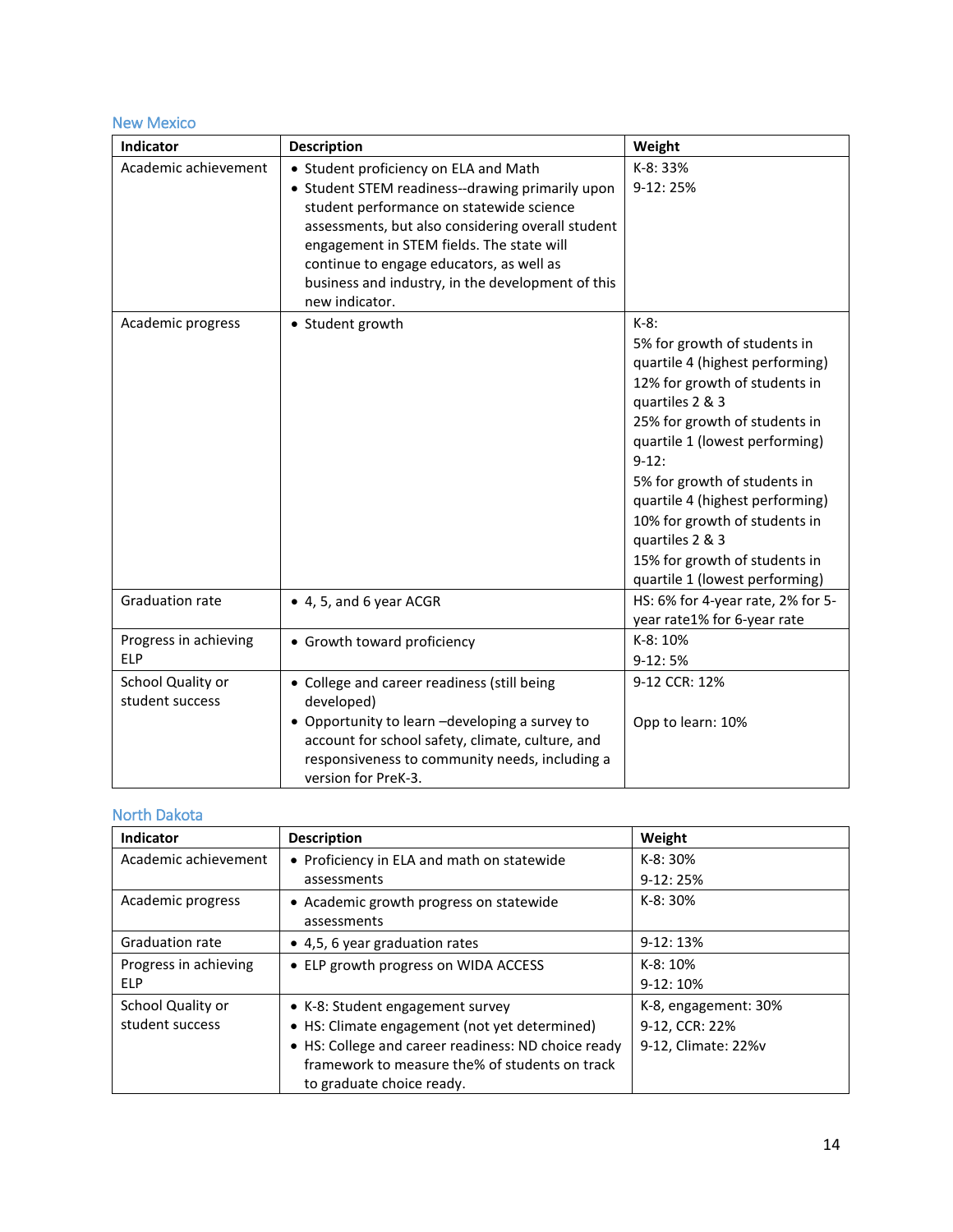## <span id="page-14-0"></span>Oregon

| Indicator             |                | Description      |                      |                                                                       | Weight                                                                                                                               |                |  |                                                                         |                |                |  |  |
|-----------------------|----------------|------------------|----------------------|-----------------------------------------------------------------------|--------------------------------------------------------------------------------------------------------------------------------------|----------------|--|-------------------------------------------------------------------------|----------------|----------------|--|--|
|                       |                |                  |                      |                                                                       | Weighted criteria:                                                                                                                   |                |  |                                                                         |                |                |  |  |
| Opportunity to        |                | Growth in ELA    |                      |                                                                       |                                                                                                                                      |                |  | Each indicator will be measured on one of five levels.                  |                |                |  |  |
| learn                 |                | Growth in Math   |                      |                                                                       |                                                                                                                                      |                |  |                                                                         |                |                |  |  |
|                       |                | Chronic          |                      |                                                                       | Level 5                                                                                                                              |                |  | Meets long term goal                                                    |                |                |  |  |
|                       |                | Absenteeism      |                      |                                                                       | Level 4                                                                                                                              |                |  | Meeting the interim target, but not                                     |                |                |  |  |
| Academic              |                | Achievement in   |                      |                                                                       |                                                                                                                                      |                |  | yet meeting the long term goal                                          |                |                |  |  |
| <b>Success</b>        |                | <b>ELA</b>       |                      |                                                                       | Level 3                                                                                                                              |                |  | Below the interim target, but not in<br>the lowest 30% of schools.      |                |                |  |  |
|                       |                | Achievement in   |                      |                                                                       | Level 2                                                                                                                              |                |  | In the lowest 30% of schools, but not I                                 |                |                |  |  |
|                       |                | Math             |                      |                                                                       |                                                                                                                                      |                |  | the lowest 10%.                                                         |                |                |  |  |
|                       |                | English learner  |                      |                                                                       | Level 1                                                                                                                              |                |  | In the lowest 10% of schools                                            |                |                |  |  |
|                       |                | proficiency      |                      |                                                                       |                                                                                                                                      |                |  |                                                                         |                |                |  |  |
| College and           |                | Graduation rate- |                      |                                                                       |                                                                                                                                      |                |  | These weights will be applied as follows: If a school is rated as Level |                |                |  |  |
| Career                |                | four-year cohort |                      |                                                                       |                                                                                                                                      |                |  | 1 on an indicator with double weight, this indicator will count as 2    |                |                |  |  |
| Readiness             |                |                  |                      |                                                                       |                                                                                                                                      |                |  | toward the total number of indicators that triggers comprehensive       |                |                |  |  |
|                       |                |                  | Freshman on-track    |                                                                       |                                                                                                                                      |                |  | or targeted improvement. For instance, a school will be identified      |                |                |  |  |
|                       |                | (% of students   |                      |                                                                       |                                                                                                                                      |                |  | for comprehensive improvement if the "All Students" group is Level      |                |                |  |  |
|                       |                | earning at least |                      |                                                                       |                                                                                                                                      |                |  | 1 in both ELA and math growth and on at least one other indicator.      |                |                |  |  |
|                       |                | one quarter of   |                      |                                                                       |                                                                                                                                      |                |  |                                                                         |                |                |  |  |
|                       |                |                  | credits required for |                                                                       | The accountability system will apply additional weights to academic                                                                  |                |  |                                                                         |                |                |  |  |
|                       |                | graduation       |                      |                                                                       | growth for elementary and middle schools, and to graduation for<br>high schools (using the weights in the table below) indicates the |                |  |                                                                         |                |                |  |  |
|                       |                |                  |                      | weights that will be applied. Note that "combined schools" are        |                                                                                                                                      |                |  |                                                                         |                |                |  |  |
|                       |                | Five-year        |                      | schools serving high school grades as well as students in grades 7 or |                                                                                                                                      |                |  |                                                                         |                |                |  |  |
|                       |                |                  |                      |                                                                       | lower.                                                                                                                               |                |  |                                                                         |                |                |  |  |
|                       |                | completion rate  |                      |                                                                       |                                                                                                                                      |                |  |                                                                         |                |                |  |  |
|                       |                |                  |                      |                                                                       |                                                                                                                                      |                |  | The total weight applied to the academic indicators is much higher      |                |                |  |  |
|                       |                |                  |                      |                                                                       |                                                                                                                                      |                |  | than that for the School Quality/Student Success indicators, and        |                |                |  |  |
|                       |                |                  |                      |                                                                       |                                                                                                                                      |                |  | low performance on the academic indicators is sufficient to trigger     |                |                |  |  |
|                       |                |                  |                      |                                                                       |                                                                                                                                      |                |  | identification for comprehensive or targeted support.                   |                |                |  |  |
|                       |                |                  |                      |                                                                       |                                                                                                                                      |                |  |                                                                         |                |                |  |  |
| Indicator             |                |                  |                      |                                                                       | Grade span                                                                                                                           |                |  |                                                                         |                |                |  |  |
|                       |                | Elementary       | Middle               |                                                                       | <b>High</b>                                                                                                                          | Combined       |  |                                                                         |                |                |  |  |
| Achievement           | 1              |                  | 1                    |                                                                       | 1                                                                                                                                    | 1              |  |                                                                         |                |                |  |  |
| in ELA<br>Achievement | $\mathbf{1}$   |                  | $\mathbf{1}$         |                                                                       | $\mathbf{1}$                                                                                                                         | $\mathbf{1}$   |  |                                                                         |                |                |  |  |
| in math               |                |                  |                      |                                                                       |                                                                                                                                      |                |  |                                                                         |                |                |  |  |
| Growth in             | $\overline{2}$ | $\overline{2}$   |                      |                                                                       |                                                                                                                                      | $\overline{2}$ |  |                                                                         |                |                |  |  |
| <b>ELA</b>            |                |                  |                      |                                                                       |                                                                                                                                      |                |  |                                                                         |                |                |  |  |
| Growth in             | $\overline{2}$ | $\overline{2}$   |                      |                                                                       |                                                                                                                                      | $\overline{2}$ |  |                                                                         |                |                |  |  |
| math                  |                |                  |                      |                                                                       |                                                                                                                                      |                |  |                                                                         |                |                |  |  |
| <b>EL Progress</b>    | $\overline{2}$ |                  | $\overline{2}$       |                                                                       | $\overline{2}$                                                                                                                       | $\overline{2}$ |  |                                                                         |                |                |  |  |
| 4-year ACGR           |                |                  |                      |                                                                       |                                                                                                                                      |                |  |                                                                         | $\overline{2}$ | $\overline{2}$ |  |  |
| Chronic               | $\mathbf{1}$   |                  | $\mathbf{1}$         |                                                                       | $\mathbf{1}$                                                                                                                         | $\mathbf{1}$   |  |                                                                         |                |                |  |  |
| absenteeism           |                |                  |                      |                                                                       |                                                                                                                                      |                |  |                                                                         |                |                |  |  |
| Freshmen on           |                |                  |                      |                                                                       | $\mathbf 1$                                                                                                                          | $\mathbf{1}$   |  |                                                                         |                |                |  |  |
| track                 |                |                  |                      |                                                                       |                                                                                                                                      |                |  |                                                                         |                |                |  |  |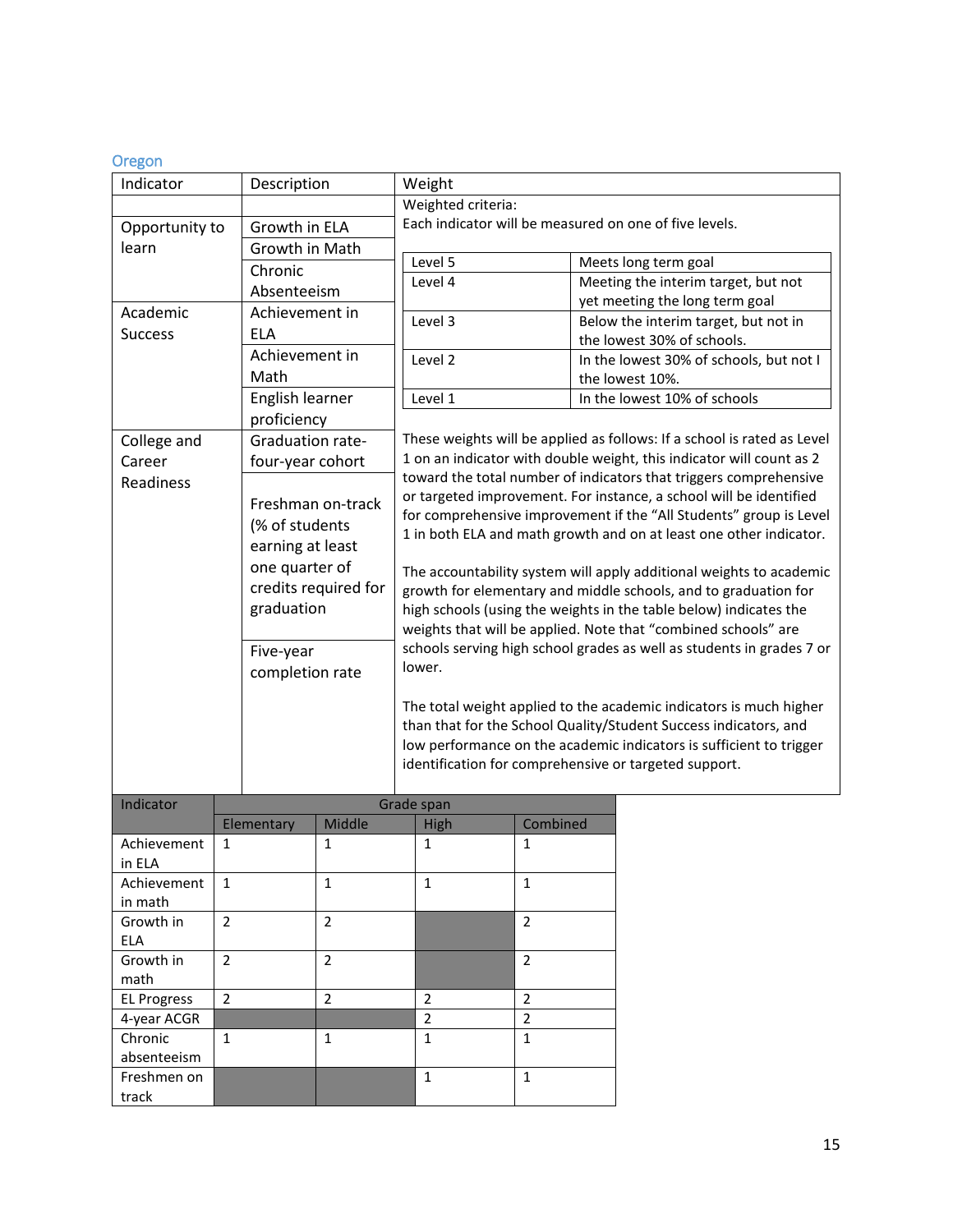| Indicator   | Description |  | Weight |          |  |
|-------------|-------------|--|--------|----------|--|
| 5-year ACGR |             |  |        |          |  |
| TOTAL       |             |  |        | 12<br>د⊥ |  |

#### <span id="page-15-0"></span>Tennessee

| Indicator              | <b>Description</b>                                             | Weight     |
|------------------------|----------------------------------------------------------------|------------|
| Academic achievement   | • Absolute proficiency or Annual measurable objective (AMO) on | *          |
|                        | statewide assessments                                          | $K-8:45%$  |
|                        |                                                                | $9-12:30%$ |
| Academic progress      | • Student growth measure on statewide assessments              | $K-8:35%$  |
|                        |                                                                | $9-12:25%$ |
| <b>Graduation rate</b> | • Ready Graduate                                               | $9-12:25%$ |
|                        | Graduation rate X (percent of graduates scoring 21+ on ACT or  |            |
|                        | EPSO/Industry Cert achievement)                                |            |
|                        | Absolute or AMO                                                |            |
| Progress in achieving  | • Growth on WIDA ACCESS                                        | 10%        |
| ELP                    |                                                                |            |
| School Quality or      | • Chronically out of school                                    | 10%        |
| student success        | Students who miss 10% or more of school due to absence or      |            |
|                        | suspension/expulsion                                           |            |
|                        | Absolute or AMO                                                |            |

 \*indicators will be analyzed for both all students and student subgroups. i.e., you a schools total score will be composed of how all students performed and a separate analysis for subgroups. Weights for both analyses will be the same

#### <span id="page-15-1"></span>Vermont

|                             |                                                                                 | <b>School-Level Weights</b> |                        |                   |                                 |               |         |
|-----------------------------|---------------------------------------------------------------------------------|-----------------------------|------------------------|-------------------|---------------------------------|---------------|---------|
| Category                    | Accountability<br>Question(Indicators)s)                                        | High School                 |                        |                   |                                 |               |         |
|                             |                                                                                 |                             |                        | <b>EL Present</b> |                                 | No EL Present |         |
|                             |                                                                                 | <b>EL</b><br>Present        | <b>NoEL</b><br>Present | Science           | N <sub>0</sub><br>$\sim$ $\sim$ | Science       | No Sci. |
|                             | How well are students<br>performing in ELA/reading?<br>(Growth and proficiency) | 20%                         | 22%                    | 35%               | 37.5%                           | 37.5%         | 40%     |
| Content<br><b>Standards</b> | How well are students<br>performing in mathematics?<br>(Growth and proficiency) | 20%                         | 22%                    | 35%               | 37.5%                           | 37.5%         | 40%     |
|                             | How well are students<br>performing in science?<br>(Proficiency)                | 5%                          | 6%                     | 10%               | 0%                              | 12.5%         | 0%      |
|                             | How well are students<br>performing in physical<br>education? (Proficiency)     | 5%                          | 6%                     | 10%               | 12.5%                           | 12.5%         | 20%     |